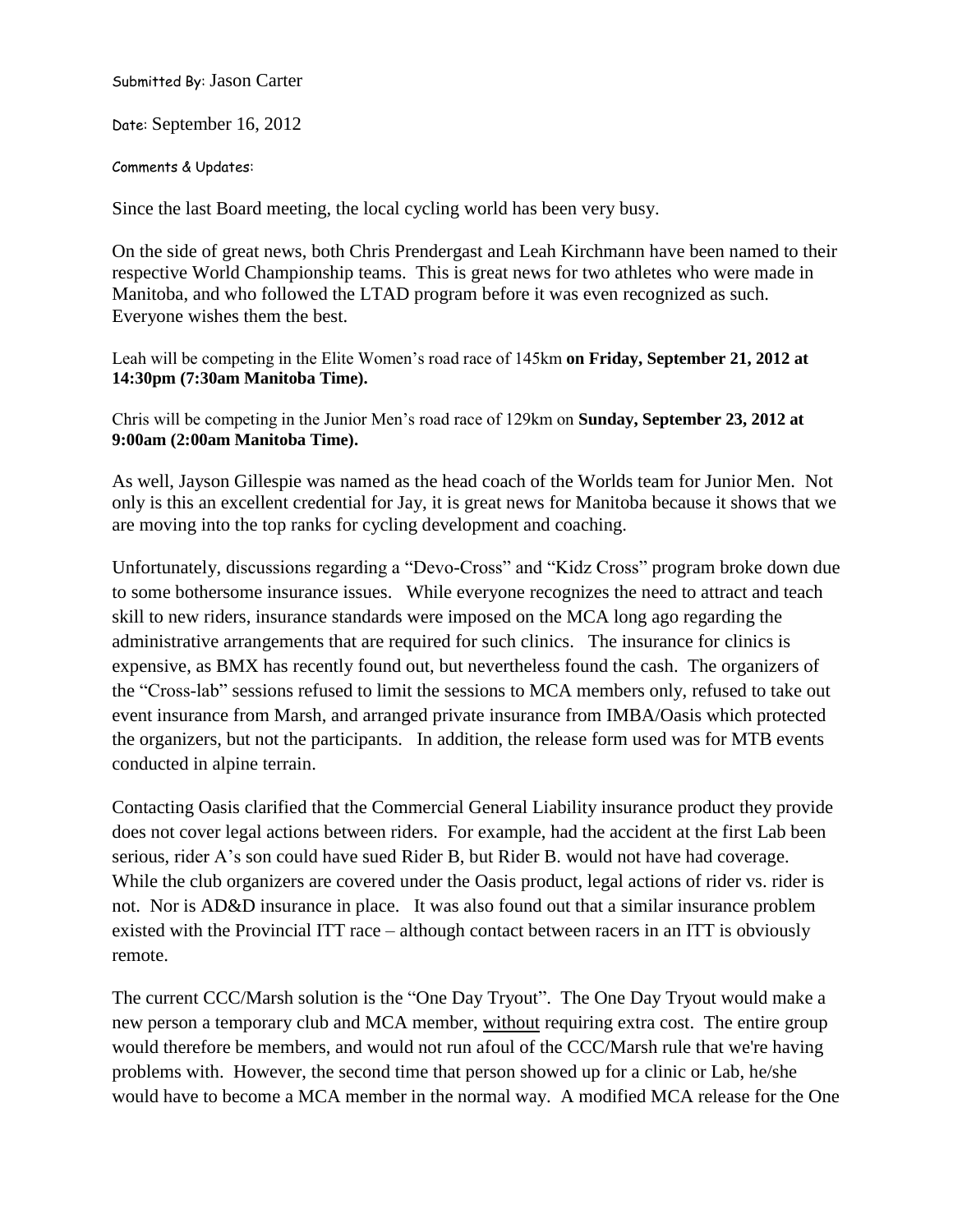Day Tryout was prepared and provided to the organizer.

While the organizers chose not to follow this One Day Tryout process and run the Labs without insurance for the participants, it is not known whether or not the participants were notified of the lack of insurance for the clinic.

CCC has undertaken to negotiate further with Marsh in the hopes of creating a similar insurance product as is provided for Can-bike, as reported by Brett Stewart, the CCC Director of Finance:

We are working with Marsh and Sports-Can to extend the premium structure in place for CanBike and Let's Ride to include clinic activity [such as BMX and Cross Labs]. More broadly, we are trying to frame this as educational & instructional activity as a separation from event activity. I'm meeting with Marsh and Sports-Can next week in Toronto and will address this consideration. (Note: I will also raise the challenge you face with event organizers finding alternative event insurance at lower cost to the CC program).

For clinics, I think we try to mirror some of the format elements in place for CanBike and Let's Ride. For example: must be sanctioned by MCA or and affiliated club, not to exceed the 8:1 participant to instructor/coach ratio, instructor or coach must be certified and be a member, format is educational/instructional based.

Racing cyclists decided long ago, 1980 in fact by Mr. Oland Sr., that they were best served when they banded together in clubs and in an association to create a strong cycling environment. Group insurance was identified as a need by the members and also arranged long ago. Most people completely forget that it's there, until something tragic happens, like the death of Arne Johnsrud while on a club-approved and insured ride.

Of course it is always an option for a club to arrange independent insurance with Oasis or some other insurer. My objection is that the organizers must be up front with people by telling them that the MCA insurance they assume to be in place and have paid for is not there. And they should tell them what is in the insurance program that they negotiate from Oasis or other provider. People should not be surprised when coverage is denied when it's most needed.

Some objection has been received, of course, about the appropriateness of the MCA/CCC and myself to become involved in club matters. However, like all incorporated non-profit organizations, the MCA has a Constitution which is essentially an agreement among all its members. A person becomes a member, pays the fee, obtains certain rights with regards to the other members of the organization, and accepts the obligations (essentially a promise to all the other members) to abide by its bylaws, policies and rules – including the insurance contract that the organization negotiates on behalf of members. That applies to clubs too, although currently in the MCA Constitution it's implicit in the fact that a club cannot derive rights and obligations without individuals who are members.

On more a more productive note, Phase 2 of the Can-Bike video project - the finish editing of the remaining Can-Bike chapters – proceeds. The high definition video has been obtained from the original camera person, and has been evaluated by another video professional. A meeting with MHL will go over the next steps.